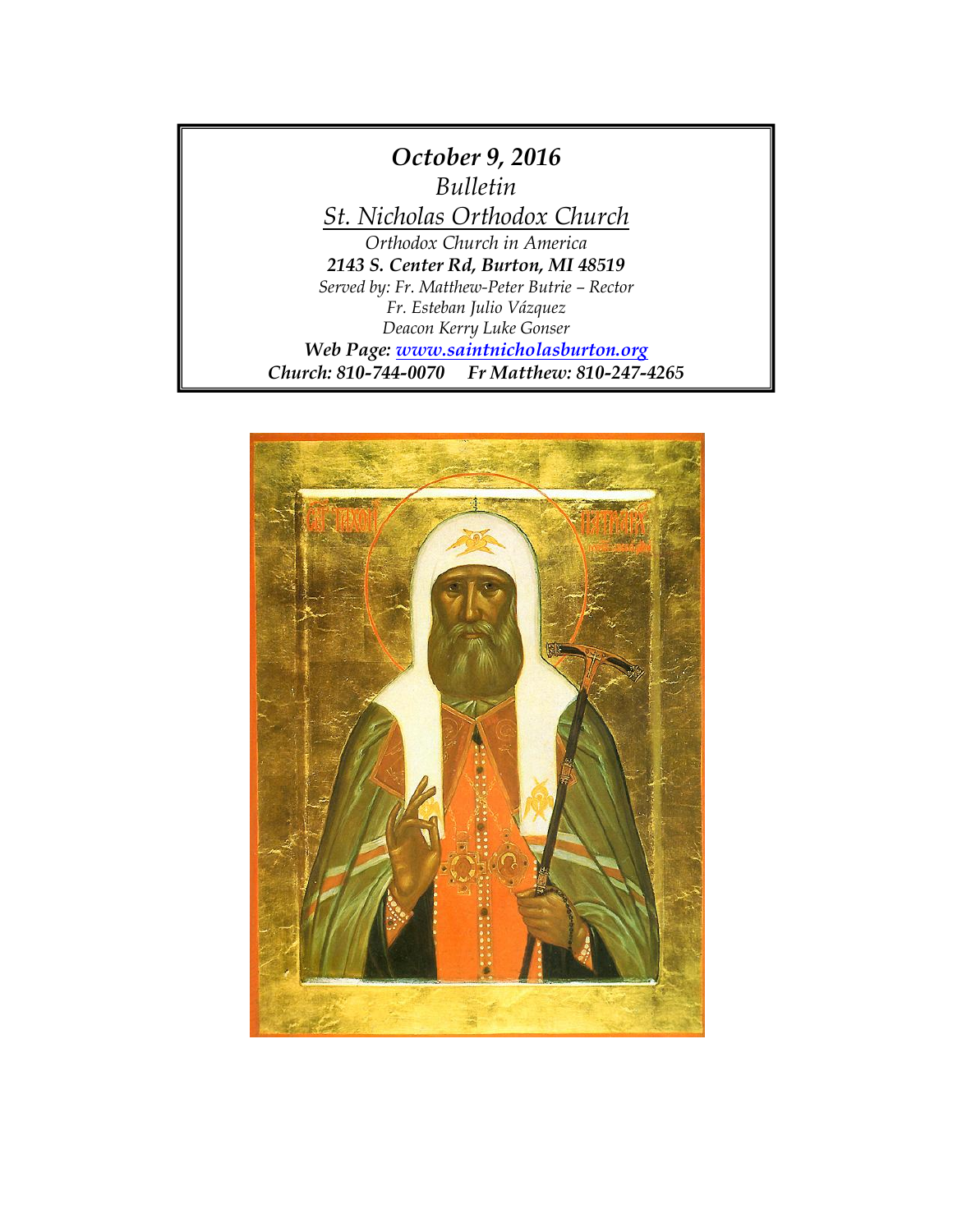**SUNDAY, OCTOBER 9, 2016 16th SUNDAY AFTER PENTECOST** — **Tone 7. Holy Apostle James (Jacob), Son of Alphæus (1st c.). Glorification of St. Tikhon, Patriarch of Moscow and All Russia, Enlightener of North America (1989—Sept 26th O.S.). Ven. Andronicus, and his wife Athanasia, of Egypt (5th c.). Righteous forefather Abraham, and his nephew, Lot (ca. 2000 B.C.). Martyrs Juventius and Maximus at Antioch (363). St. Publia the Confessor, Deaconess, of Antioch (4th c.). Ven. Peter of Galatia (9th c.). Hieromartyr Dionysius (Denis, Denys) of Paris, Bishop (ca. 258). The "CHERSON" and "ASSUAGE MY SORROW" Icons of the Most-holy Theotokos.**

## **TROPARIA**

**(Tone 7)** By Thy Cross, Thou didst destroy death. To the thief, Thou didst open Paradise. For the myrrhbearers, Thou didst change weeping into joy. And Thou didst command Thy disciples, O Christ God, to proclaim that Thou art risen, granting the world great mercy.

**(Tone 3)** Holy Apostle James, entreat the merciful God to grant our souls forgiveness of transgressions. **(Tone 4)** In truth you were revealed to your flock as a rule of faith, a model of meekness, and teacher of abstinence, so you won the heights by humility, and riches by poverty, O Holy Father Nicholas, intercede with Christ God to save our souls.

## **KONTAKION**

**(Tone 6)** Protection of Christians never failing, Mediatress before the Creator, ever constant. Do not despise the voice of prayer of sinners, but in your goodness come to help us who faithfully call upon you. Hasten to entreat, hurry to pray, O Theotokos, interceding always for those honor you.

#### *The Prokeimenon in the Eighth Tone:* **Their proclamation has gone out into all the earth; / and their words to the ends of the universe.**

#### *v.* **The heavens are telling the glory of God; and the firmament proclaims His handiwork. THE READING FROM THE FIRST EPISTLE OF THE HOLY APOSTLE PAUL TO THE**

**CORINTHIANS (4:9-16)** *Brethren:* I think that God has exhibited us apostles as last of all, like men sentenced to death; because we have become a spectacle to the world, to angels and to men. We are fools for Christ's sake, but you are wise in Christ. We are weak, but you are strong. You are held in honor, but we in disrepute. To the present hour we hunger and thirst, we are ill-clad and buffeted and homeless, and we labor, working with our own hands. When reviled, we bless; when persecuted, we endure; when slandered, we try to conciliate; we have become, and are now, as the refuse of the world, the offscouring of all things. I do not write this to make you ashamed, but to admonish you as my beloved children. For though you have countless guides in Christ, you do not have many fathers. For I became your father in Christ Jesus through the gospel. I urge you, then, be imitators of me.

### *Alleluia, Tone 7*

*v:* **It is good to give thanks to the Lord, to sing praises to Your name, O Most High.**  *v:* **To declare Your mercy in the morning, and Your truth by night.** 

**THE HOLY GOSPEL ACCORDING TO SAINT LUKE (7:11-15)** Now it happened, the day after, that Jesus went into a city called Nain; and many of His disciples went with Him, and a large crowd. And when He came near the gate of the city, behold, a dead man was being carried out, the only son of his mother; and she was a widow. And a large crowd from the city was with her. When the Lord saw her, He had compassion on her and said to her, "Do not weep." Then He came and touched the open coffin, and those who carried him stood still. And He said, "Young man, I say to you, arise." So he who was dead sat up and began to speak. And He presented him to his mother. Then fear came upon all, and they glorified God, saying, "A great prophet has risen up among us"; and, "God has visited His people."

**COMMUNION HYMN** Praise the Lord from the heavens! Praise Him in the highest! Alleluia, Alleluia, Alleluia!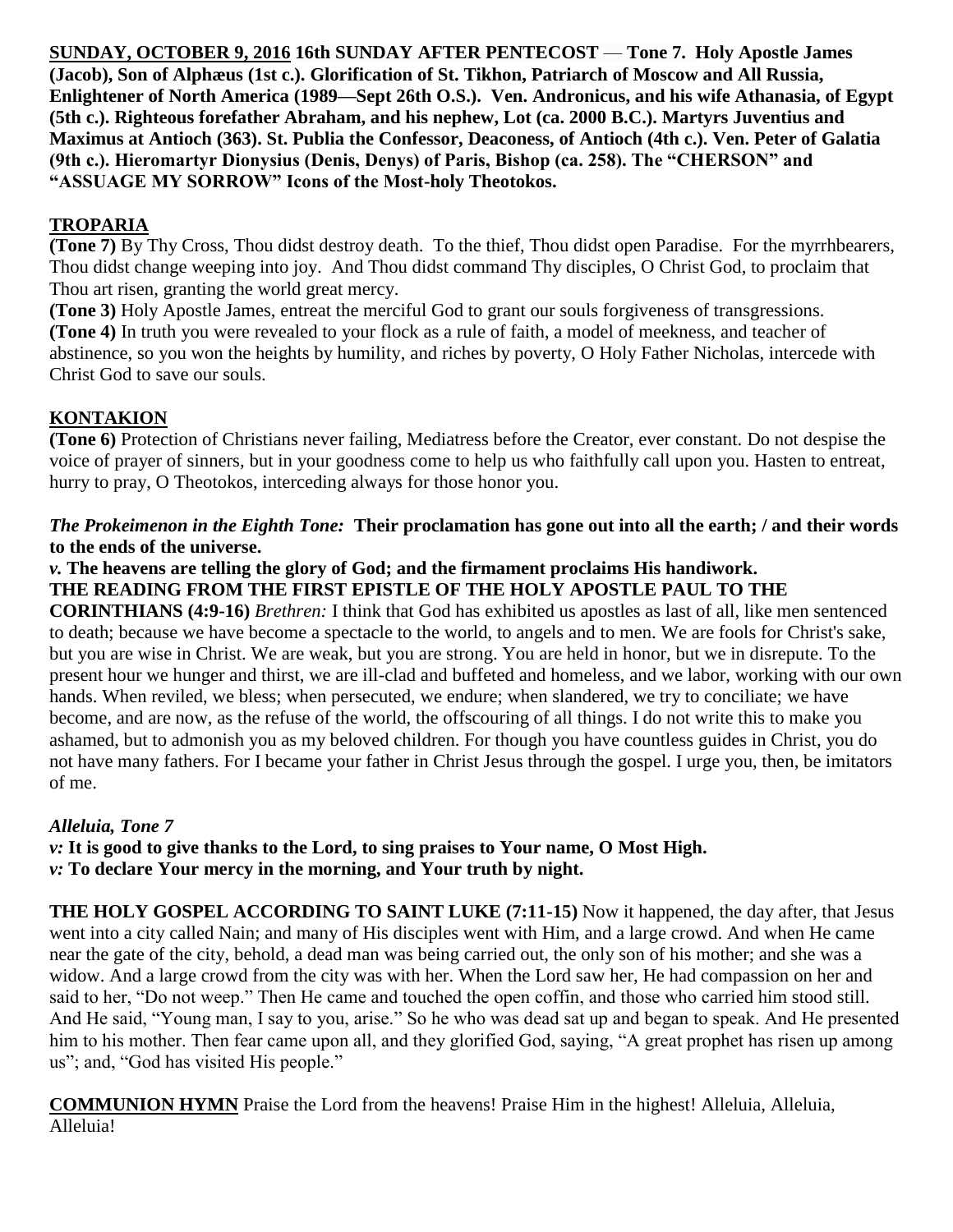#### **The Gospel according to Saint Luke 24:12-35 (5th Matins Gospel)**

But Peter arose and ran to the tomb; and stooping down, he saw the linen cloths lying by themselves; and he departed, marveling to himself at what had happened. Now behold, two of them were traveling that same day to a village called Emmaus, which was seven miles from Jerusalem. And they talked together of all these things which had happened. So it was, while they conversed and reasoned, that Jesus Himself drew near and went with them. But their eyes were restrained, so that they did not know Him. And He said to them, "What kind of conversation is this that you have with one another as you walk and are sad?" Then the one whose name was Cleopas answered and said to Him, "Are You the only stranger in Jerusalem, and have You not known the things which happened there in these days?" And He said to them, "What things?" So they said to Him, "The things concerning Jesus of Nazareth, who was a Prophet mighty in deed and word before God and all the people, and how the chief priests and our rulers delivered Him to be condemned to death, and crucified Him. But we were hoping that it was He who was going to redeem Israel. Indeed, besides all this, today is the third day since these things happened. Yes, and certain women of our company, who arrived at the tomb early, astonished us. When they did not find His body, they came saying that they had also seen a vision of angels who said He was alive. And certain of those who were with us went to the tomb and found it just as the women had said; but Him they did not see. Then He said to them, "O foolish ones, and slow of heart to believe in all that the prophets have spoken! Ought not the Christ to have suffered these things and to enter into His glory? And beginning at Moses and all the Prophets, He expounded to them in all the Scriptures the things concerning Himself. Then they drew near to the village where they were going, and He indicated that He would have gone farther. But they constrained Him, saying, "Abide with us, for it is toward evening, and the day is far spent." And He went in to stay with them. Now it came to pass, as He sat at the table with them, that He took bread, blessed and broke it, and gave it to them. Then their eyes were opened and they knew Him; and He vanished from their sight. And they said to one another, "Did not our heart burn within us while He talked with us on the road, and while He opened the Scriptures to us?" So they rose up that very hour and returned to Jerusalem, and found the eleven and those who were with them gathered together, saying, "The Lord is risen indeed, and has appeared to Simon!" And they told about the things that had happened on the road, and how He was known to them in the breaking of bread.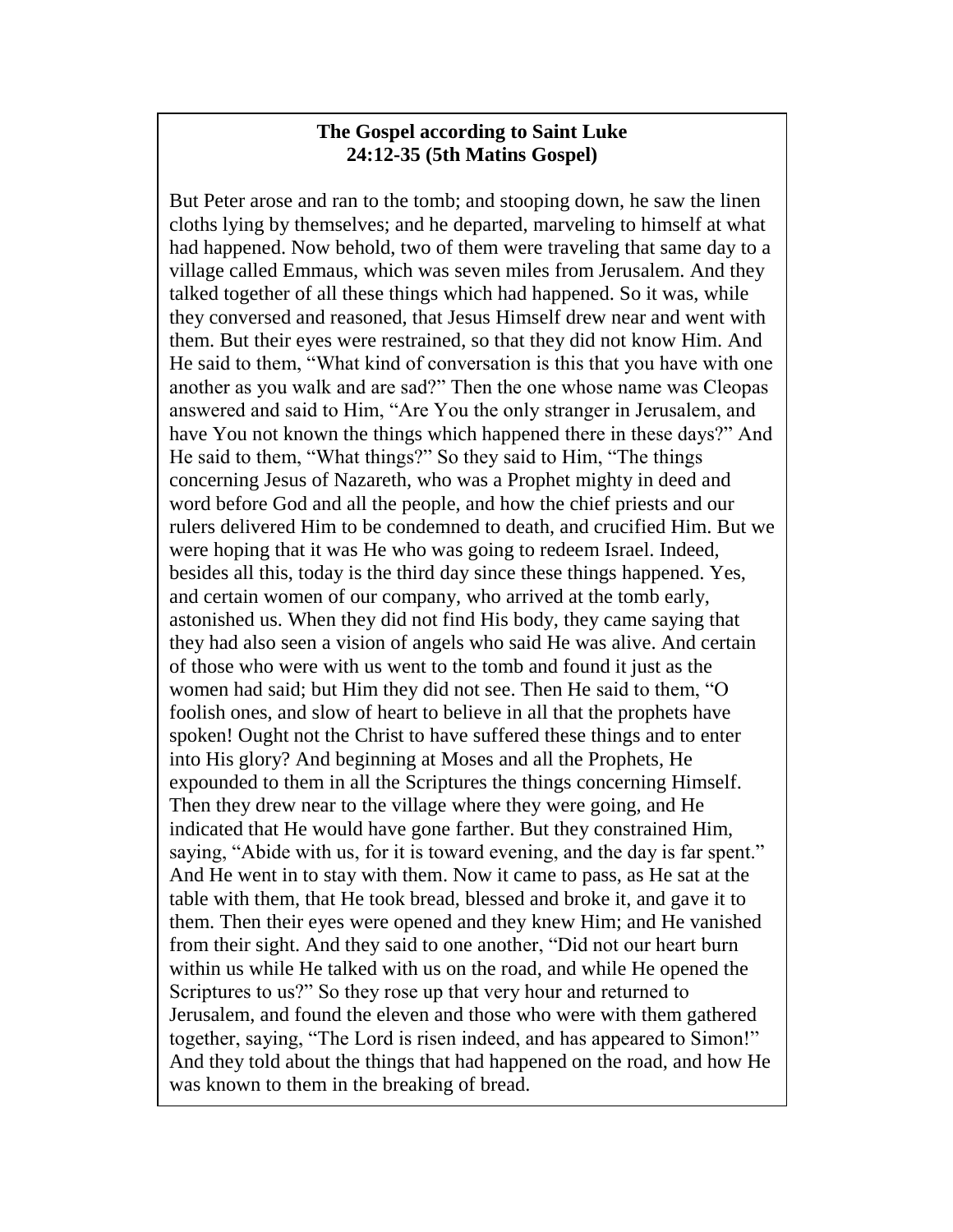October 9, 2016

#### **CANDLE INTENTIONS FOR THE HEALTH AND BLESSINGS OF**

|                                                                                         | $&$ Chris        |
|-----------------------------------------------------------------------------------------|------------------|
|                                                                                         |                  |
| Fr. Andrew, Fr. Joe, Deacon Anthony, Aaron, Jo Ann, Nicolai, Gloria, Laurie,            |                  |
| Walt & Zina, Dorothy, Jeanette, Reggie, Ruth & Calvin, Anna, Stojan & Mira, Bosa,       |                  |
| Joseph, Helen, Ted & Marlene, Nicolas & Margaret, Gladys, my family & friends  Joe Tome |                  |
|                                                                                         | Dorothy & Family |
|                                                                                         |                  |

# ခရွို့လ ခရွို့လ ခရွို့လ ခရွို့လ ခရွို့လ ခရွို့လ ခရွို့လ ခရွို့လ ခရွို့လ ခရွို့လ ခရွို့လ ခရွို့လ ခရွို့လ ခရွို့လ

Welcome all of our friends and visitors to St. Nicholas! Please join us for fellowship, coffee and donuts in our parish hall. Volunteers are needed to serve on Sunday's, please see the sign-up sheet next to the kitchen window to volunteer. We are in need of volunteers to serve this morning.

**ANNIVERSARY COMMITTEE** will meet on Tuesday, October 11 at 5:45 pm in the parish hall.

**PARISH COUNCIL** will meet on Tuesday, October 11 at 6:45 pm. Please call the parish office if you are unable to attend this meeting. Do not forget to pick up your packets before leaving today.

**ANNIVERSARY BOOK** We are looking for volunteers to assist with the Anniversary Book (contacting people for ads, help format the book, etc.) Please call the office 744-0070 or email [stnicholas1916@att.net](mailto:stnicholas1916@att.net)

#### **CHARITY MINISTRIES**

**HOPE IN A BOX** is collecting Toothbrushes and Toothpaste for the month of October. Place the items in the Blue Box in the hall. Catholic Charities Community Closet will distribute the items.

**FOOD DRIVE** Place non-perishable food items in the other blue box in the hall.

### **NORTH END SOUP KITCHEN We serve Thursday, November 3 from 9 am to 1 pm.**

**100TH ANNIVERSARY** Pontifical Liturgy will be held Saturday, October at 10 am followed by the banquet at the Davison Country Club with music from Boys from Bouf at 1pm.

**ORTHODOX BOOK CLUB** will meet on Tuesday, October 11 from 6-8 pm, please read through page 62.

# **PARISH MEETING FOR ELECTIONS-November 6, 2016**

**The nominees are:**

Parish Council Nominees (3 will be elected) **Auditors Nominees (2 need to be elected)** 

Paul Brayan (term ending) Deborah Gonser-Adams Marla Houser (term ending) Mike Stikovich (term ending) Dennis Jernigan (term ending) Sharon Jernigan (term ending) Catherine Steiner (term ending) Bob Steiner

**SALAD LUNCHEON** will be held at Assumption of Thursday, October 13 from 11:30 am – 1:30 pm. The cost for the luncheon is \$9.